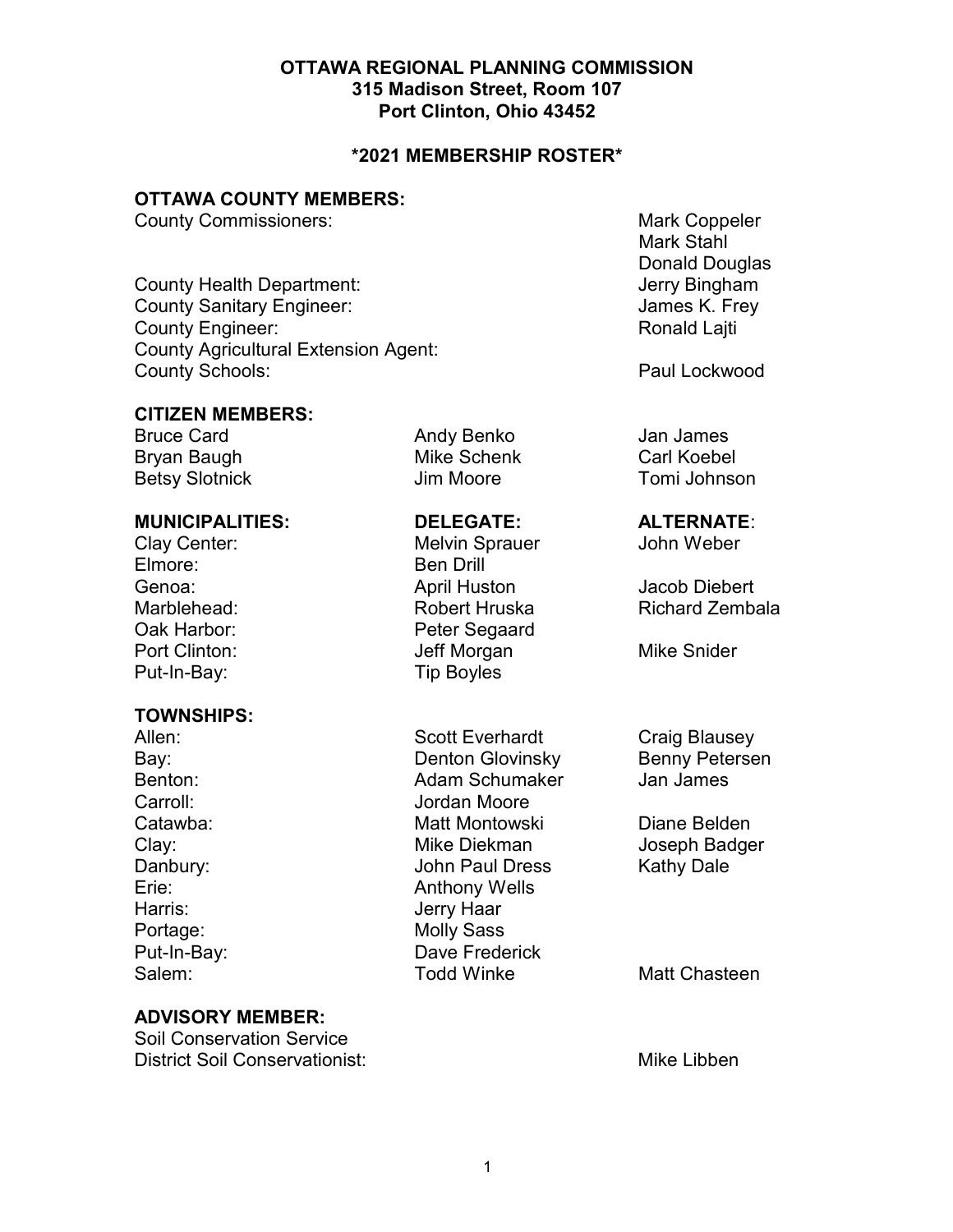## **ORGANIZATION**

 The Ottawa Regional Planning Commission, "the Commission," was created and is maintained through agreements with the board of county commissioners, participating boards of township trustees, and participating municipal councils.

 The Commission receives financial support from the county commissioners, per capita based fees from participating townships and municipalities, and outside grants and fees make up the remainder. In 2021 the Commission received \$85,000.00 from the county commissioners, \$25,111.21 from participating townships and villages, and \$26,217.66 from grants, fees and refunds.

 Commission membership is as follows. Each participating township appoints one voting member to the Commission, which is usually a township trustee. Each participating municipality appoints one voting member for every five thousand residents. The county commissioners appoint nine citizen members who are selected to represent a wide cross-section of the county's population. Other voting members of the Commission are the county engineer, county commissioners, county health commissioner, county sanitary engineer, county superintendent of schools, and the county agricultural extension agent. The district soil conservationist serves as an advisory member.

 Each January an executive committee is appointed to assist the director of the Commission. In 2021 the executive committee included the following members:

| President, Village of Oak Harbor                 |
|--------------------------------------------------|
| 1st Vice President, Benton Township              |
| 2 <sup>nd</sup> Vice President, Catawba Township |
| President, Village of Marblehead                 |
| <b>County Commissioner</b>                       |
| Other Member, Bay Township                       |
| Secretary                                        |
|                                                  |

 As of December 2021, all twelve townships and seven of the eight municipalities in Ottawa County participated in the Commission. The Commission staff thanks the county commissioners, as well as the elected officials from townships and municipalities comprising the Commission, for their continued support. We invite you all to call upon us whenever we can be of assistance.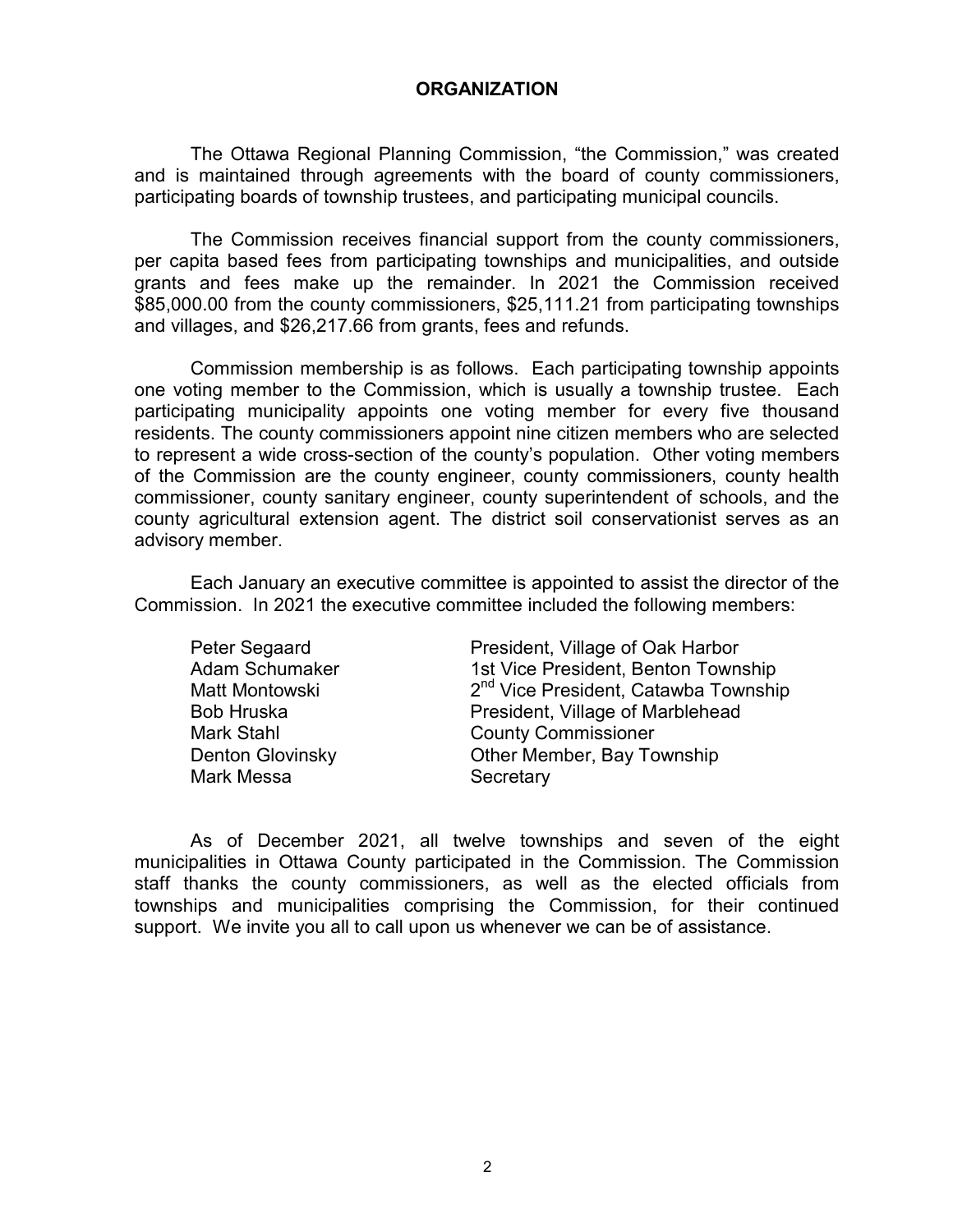### **FUNCTIONS**

 As permitted in Ohio Revised Code, "R.C.," Section 713.23, the following are the responsibility of the Commission: formulate and review plans for land usage, mapping, transportation, parks, recreational facilities, water supply, sewage and sewage treatment, garbage disposal, civic center, and other public improvements. The Commission also reviews all proposed zoning text and map changes in the zoned townships of the County, and may advise any municipality on zoning issues.

 The county commissioners delegated to the Commission the power to review, recommend, and approve or disapprove all subdivisions proposed within the unincorporated areas of Ottawa County. To this end, the Commission prepared and adopted the Ottawa County Subdivision Regulations. The Commission last revised these regulations in 2008. These revisions primarily focused on stop sign requirements, improvement plan requirements and monumentation requirements.

The Commission also aids in periodically updating the Ottawa County Comprehensive Plan, "the Plan," since its inception in 1970. To this end, the Commission has prepared the following studies: open space and recreation plan, developmental policies statement, flood hazard areas study, subdivision regulations revision, various township zoning revisions, and the Ohio capabilities analysis program. Since 1995 the Commission and townships have been updating the plan, and all townships have adopted these revisions.

 The Commission administers grants throughout the county. With less federal money available, this function is more important than it has been in the past. The Commission staff will assist governments within Ottawa County in this regard as requested.

 The Commission is involved in the periodic update of the All-Natural Hazard Mitigation Plan, which the Federal Emergency Management Agency, "FEMA," required be prepared for Ottawa County. This plan analyzes the natural hazards likely to impact Ottawa County and provides estimates of damages that could result from each of the hazards.

The Commission has also revised the Ottawa County Flood Damage Reduction Resolution to conform to changes FEMA made. The Division of Water, Ohio Department of Natural Resources, "ODNR," assisted with these revisions.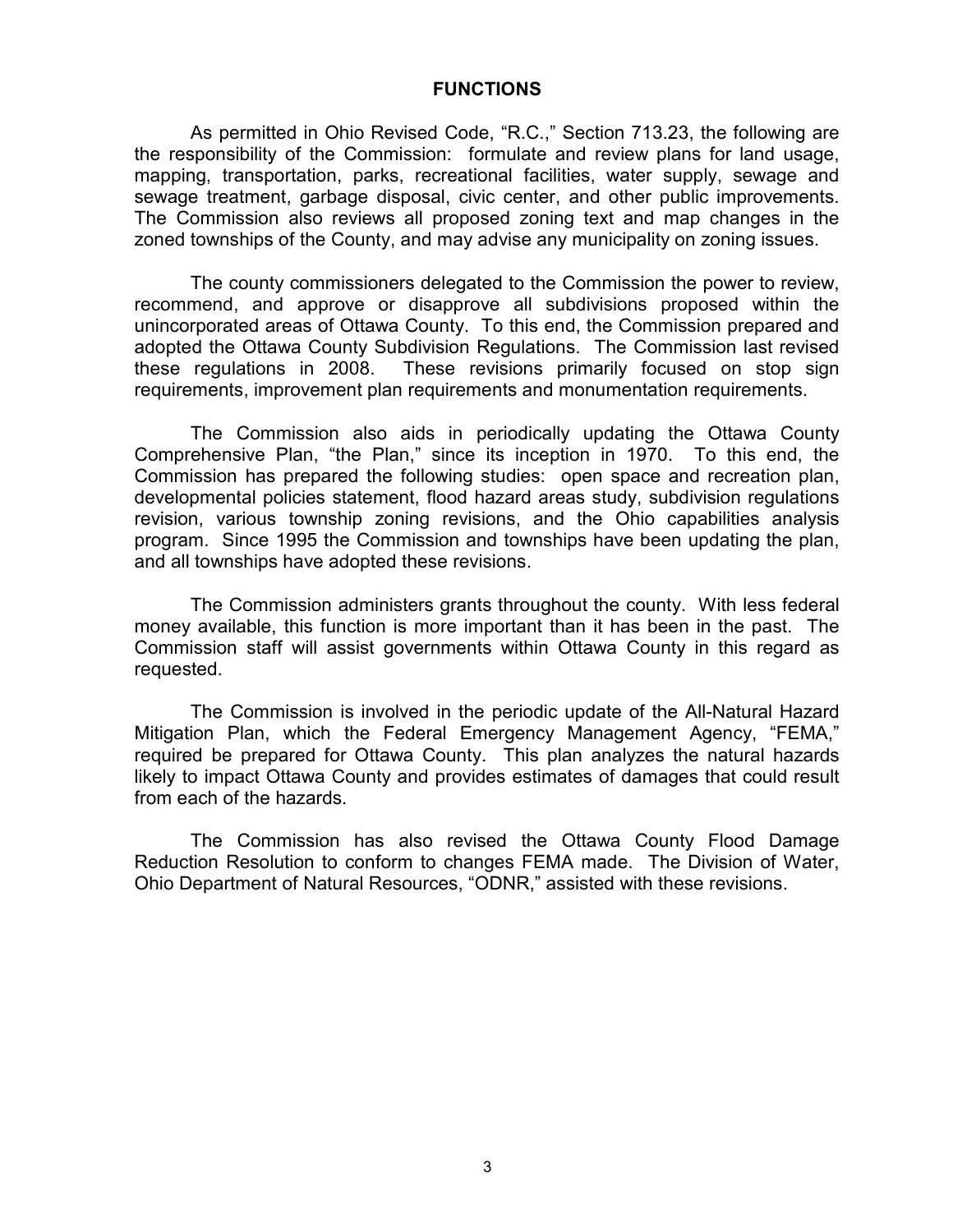# COMMUNITY ASSISTANCE

 A large portion of the 2021 work program involved direct assistance to the various governments of Ottawa County. The staff also provided information concerning various subject matters as requested by the general public. The Commission's work agenda included the following items:

- **The staff administered Ottawa County's Community Development Block Grant** program and assisted with the CHIP/HOME Programs, Economic Development Program and the Revolving Loan Fund.
- **The director continued to monitor the Community Rating System Program,** "the CRS." The purpose of the CRS is to enable local communities to become more involved with the flood insurance program. Such involvement may result in lower flood insurance rates for policy owners in Ottawa County. The annual recertification was completed again in January of 2021
- On May 18, 2015 the new FEMA Floodplain maps were adopted and took effect. The Commission Staff continue to respond to questions from the public regarding these revisions. FEMA has begun the process of creating coastal zones and wave action zones for the Great Lakes. Draft maps have been supplied to the county and are in the Regional Planning Office for review. It is anticipated that the revised maps with new wave action zones will be implemented in the next 6-12 months.
- The director continues to serve as the prevailing wage coordinator for all county building projects, including the road and bridge projects initiated through the County Engineer's Office as well as the upcoming Hazard Mitigation Grant which will begin construction to raise 10 homes throughout the county in 2021.
- The director, as the Ottawa County Enterprise Zone Manager, monitored all existing tax abatement agreements in effect throughout Ottawa County which include Enterprise Zone Agreements and Community Reinvestment Area or CRA agreements, and monitored the economic development revolving loan fund.
- **The Commission staff assisted several communities in zoning revisions and** text amendments.
- The director held a fair housing workshop for area realtors and a landlord/tenant workshop for area landlords. In addition, the director runs the fair housing program necessary for CDBG grant funding. Among many activities, this responsibility includes assisting the public with fair housing complaints.
- The Director worked with staff and Trustees from Catawba Island Township to secure grant funding to update the parking area, lighting, and bathroom facilities at the boat ramp/launch off of NW Catawba Road.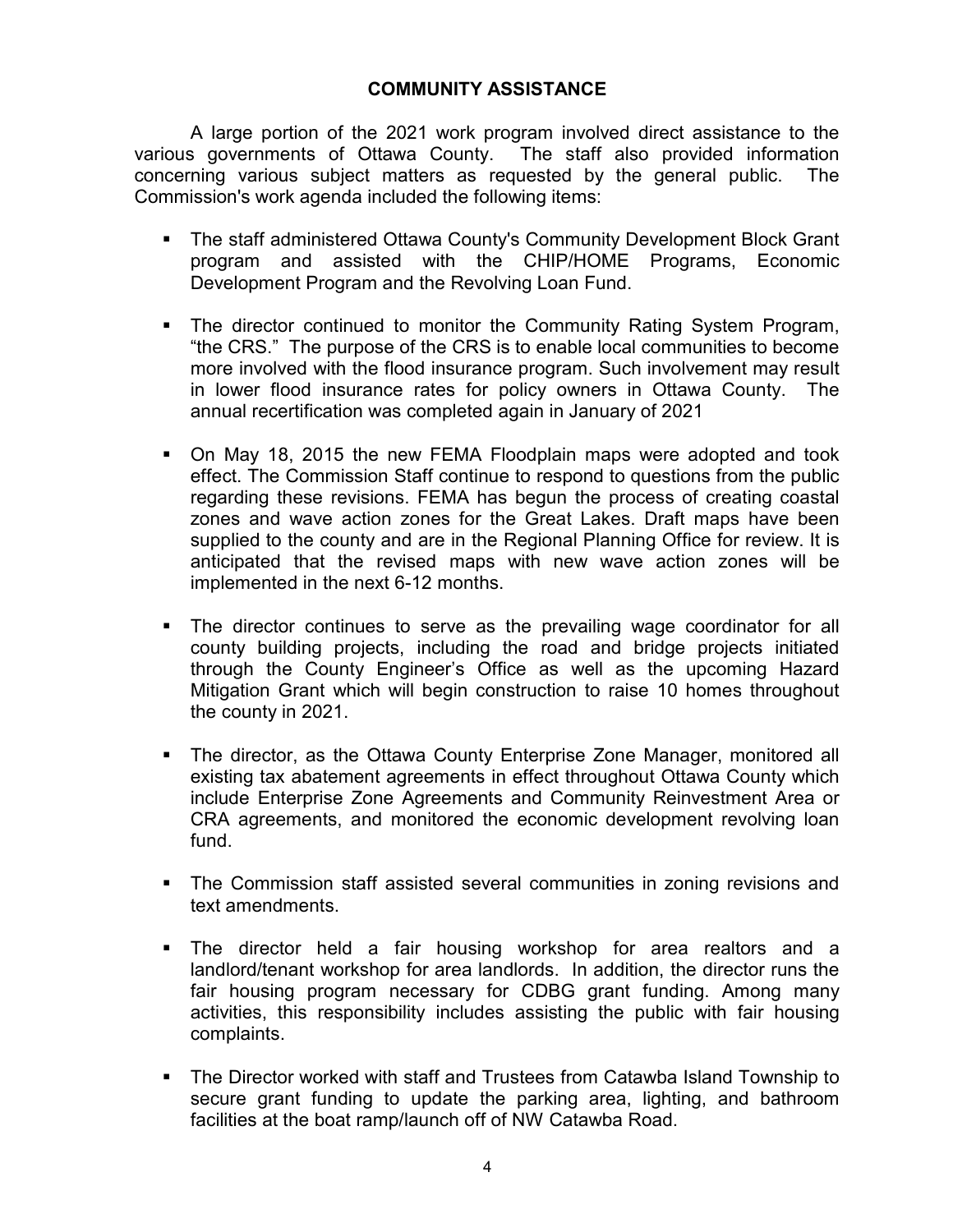- The director is working with the Emergency Management Agency and Ottawa County Building Inspection on the administration of the Hazard Mitigation Grant that the county was awarded. This work includes creating bid documents, wage report review, and assisting the EMA Director with other related items such as bid openings and grant reporting.
- The ORPC Staff continued to administer the Ottawa County Land Reutilization Corporation (Land Bank) program. The staff successfully administered the demolition of three dilapidated structure in the county once foreclosures were allowed to resume. These structures included two single family homes (Elmore and Carroll Township) and the old Star and Lil's restaurant. The staff also facilitated the sale of several sites that have been cleaned and greened by the land bank. There are several structures that were recently obtained by the land bank that are scheduled to be demolished in 2022.
- Federal dollars were allocated with guidelines released in December of 2021 for Brownfield Restoration and Demolition activities. It is anticipated that the Regional Planning Office will be administering these programs should viable projects be submitted and the application approved by the State. Any potential projects will be awarded in 2022 with work completed in 2022-2023.

## SUBDIVISION REVIEW

 There are three types of subdivision review (land used for agriculture or personal recreation is exempt from review). First, there is the type that requires a record plat process, which requires action by the Commission. The second and third types involve the administrative approval or "lot split" process, which requires only approval by the Commission staff. The "small lot split" is an administrative approval process whereby land may be subdivided into up to five lots if those lots will be no more than five acres and they front on an approved street. The "large lot split" is an administrative approval process whereby land may be subdivided in up to five lots if those lots will be more than five acres but no more than ten acres and they front on an approved street.

In 2021 the Commission reviewed and approved the re-plat or subdivision of 214.76 acres of land, up from the 129.58 acres subdivided in 2020. The number of Administrative Approval Lot Splits processed by the staff surpassed last year making back to back years with increases. This year also marks the most lot splits processed by the office since 2006. The Commission approved 40.78 acres through the record plat process, and 173.98 acres through the lot split process.

The following tables show data regarding the acres of land the Commission approved for subdivision between 2001 and 2021 and the 2021 subdivided acreage by township.

| Acres of Land Subdivided/Replatted, 2001-2021 |                    |                          |     |  |
|-----------------------------------------------|--------------------|--------------------------|-----|--|
|                                               |                    |                          |     |  |
|                                               |                    |                          |     |  |
| Ƴear                                          | <b>Total Acres</b> | <b>Record Plat Acres</b> | Lot |  |
| 2001<br>208 21<br>34.67<br>173.54             |                    |                          |     |  |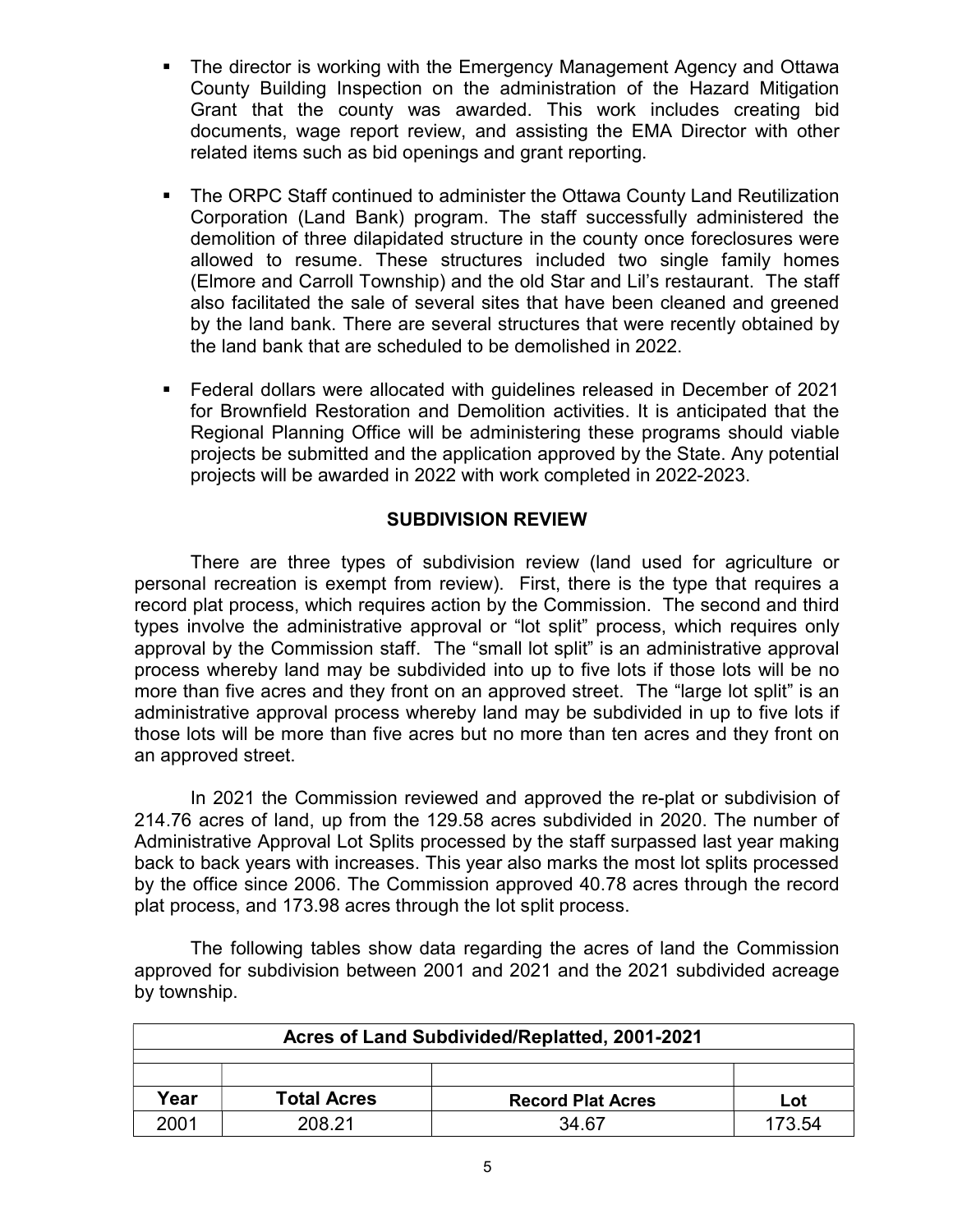| 2002 | 243.55 | 112.4  | 131.15 |
|------|--------|--------|--------|
| 2003 | 276.34 | 91.95  | 184.39 |
| 2004 | 384.34 | 194.99 | 189.35 |
| 2005 | 260.23 | 47.66  | 212.57 |
| 2006 | 194.79 | 39.15  | 155.64 |
| 2007 | 87.82  | 11.46  | 76.36  |
| 2008 | 131.33 | 26.17  | 105.16 |
| 2009 | 108.93 | 51.02  | 57.91  |
| 2010 | 45.73  | 1.84   | 43.89  |
| 2011 | 40.88  | 3.67   | 37.21  |
| 2012 | 64.23  | 17.39  | 46.84  |
| 2013 | 54.19  | 4.79   | 49.40  |
| 2014 | 32.99  | 0.26   | 32.73  |
| 2015 | 92.47  | 47.48  | 44.99  |
| 2016 | 87.67  | 8.57   | 79.10  |
| 2017 | 103.55 | 11.21  | 92.34  |
| 2018 | 130.45 | 52.04  | 78.41  |
| 2019 | 198.96 | 121.45 | 77.51  |
| 2020 | 129.58 | 17.10  | 112.50 |
| 2021 | 214.76 | 40.78  | 173.98 |

The acreage shown is approved acreage, which does not always result in recorded acreage for sale as house lots. The approval period for record plat acres is valid for only one year, after which the subdivision must be resubmitted and re-approved by the Commission. The record plat acreage does not include preliminary plat approvals.

| <b>Acres of Land Subdivided/Replatted</b> |                    |                          |                         |            |
|-------------------------------------------|--------------------|--------------------------|-------------------------|------------|
| By Township - 2021                        |                    |                          |                         |            |
|                                           |                    |                          |                         |            |
| Township                                  | <b>Total Acres</b> | <b>Record Plat Acres</b> | <b>Lots Split Acres</b> | % of Total |
| Allen                                     | 29.26              |                          | 29.26                   | 13.7%      |
| Bay                                       | 6.83               |                          | 6.83                    | 3.2%       |
| <b>Benton</b>                             | 27.04              |                          | 27.04                   | 12.6%      |
| Carroll                                   | 9.05               |                          | 9.05                    | 4.2%       |
| Catawba                                   | 19.10              | 16.00                    | 3.10                    | 8.9%       |
| Clay                                      | 32.94              |                          | 32.94                   | 15.3%      |
| Danbury                                   | 38.09              | 21.48                    | 16.61                   | 17.7%      |
| Erie                                      | 2.14               |                          | 2.14                    | 1.0%       |
| Harris                                    | 12.18              |                          | 12.18                   | 5.6%       |
| Portage                                   | 11.95              |                          | 11.95                   | 5.6%       |
| Put-In-Bay                                | 9.21               | 3.30                     | 5.91                    | 4.3%       |
| Salem                                     | 16.97              |                          | 16.97                   | 7.9        |
| Total                                     | 214.76             | 40.78                    | 173.98                  | 100%       |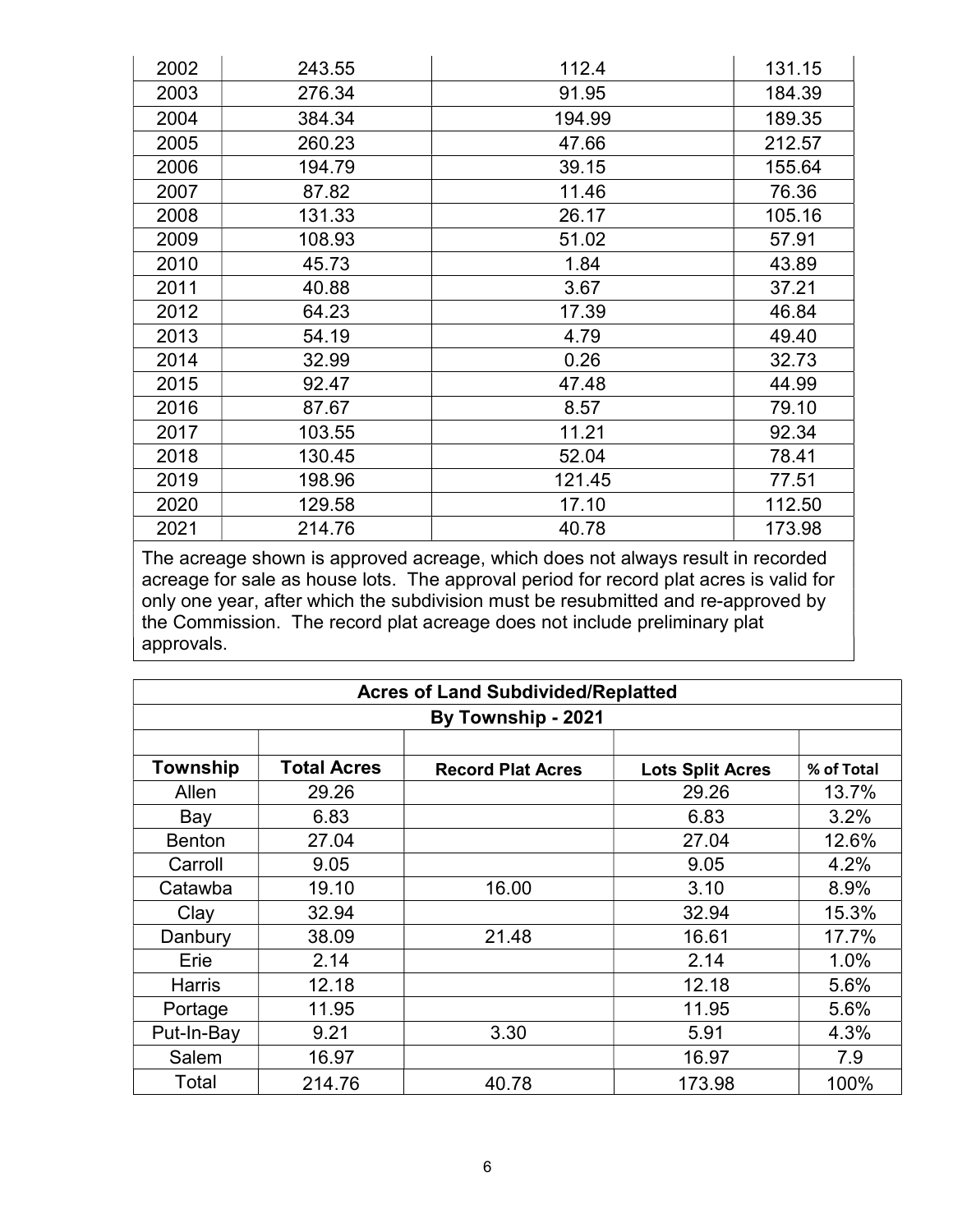# ZONING REVIEWS

The Commission reviews township zoning resolution text and map amendments, and makes recommendations to the townships on rezoning requests. In 2021, the Commission reviewed one (1) text amendments and nineteen (19) rezoning requests, which are outlined in the table below

| <b>2021 Zoning Reviews</b>                |                 |                             |                                |  |
|-------------------------------------------|-----------------|-----------------------------|--------------------------------|--|
| <b>Applicant</b>                          | <b>Township</b> | <b>Request</b>              | <b>Township's Final Action</b> |  |
| Grammond,<br>Forbs, Kowalski              | Put-In-Bay      | "R-2" to "C-1"              | Disapproval                    |  |
| William Ziegan                            | Danbury         | "A-1" to "R-C"              | Disapproval                    |  |
| <b>Bruce and Jane</b><br>Michael          | Salem           | "A" to "C-3"                | Approval                       |  |
| Gill Rd<br>Development                    | Portage         | "A" to "R-4"                | Approval                       |  |
| Ebersole                                  | Put-In-Bay      | "R-2" to "R-1"              | Approval                       |  |
| <b>Orchard Beach</b><br>Development       | Portage         | "A" to "R-2"                | Approval                       |  |
| <b>Richard and</b><br><b>Carol Hannon</b> | Catawba         | "A" to "R-1"                | Approval                       |  |
| <b>Mike Harder</b>                        | Salem           | "A" to "C-3"                | Approval                       |  |
| <b>Greg Rosenthal</b>                     | Portage         | "R-2" to- "R-4"             | Approval                       |  |
| William Ziegan                            | Danbury         | "A" to "R-3"                | Approval                       |  |
| <b>Kellye Stephens</b>                    | Portage         | "A" to "R-3"                | Approval                       |  |
| Danbury Twp<br><b>Trustees</b>            | Danbury         | "R-C" to "R-3"              | Approval                       |  |
| Portage Twp<br><b>Trustees</b>            | Portage         | Text<br>Amendment           | Approval                       |  |
| Greg<br>Gibson/Bassett<br>Land Co.        | Portage         | "C-2" & "R-3" to<br>$"R-4"$ | Approval                       |  |
| Knoll Crest &<br><b>Focht Family</b>      | Portage         | "C-2" to "R-4"              | Approval                       |  |
| Jacob Cramer                              | Portage         | "A" to "C-2"                | Approval                       |  |
| Gloria Rodgers                            | Catawba         | "A" to "R-2"                | Approval                       |  |
| <b>Bassett Land</b><br>Co                 | Portage         | "R-3" to "R-4"              | Approval                       |  |
| <b>Bassett Land</b><br>Co                 | Portage         | "R-3" to "R-4"              | Approval                       |  |
| Dana Walker &<br>Joe Main                 | Catawba         | "A" to "R-6"                | Approval                       |  |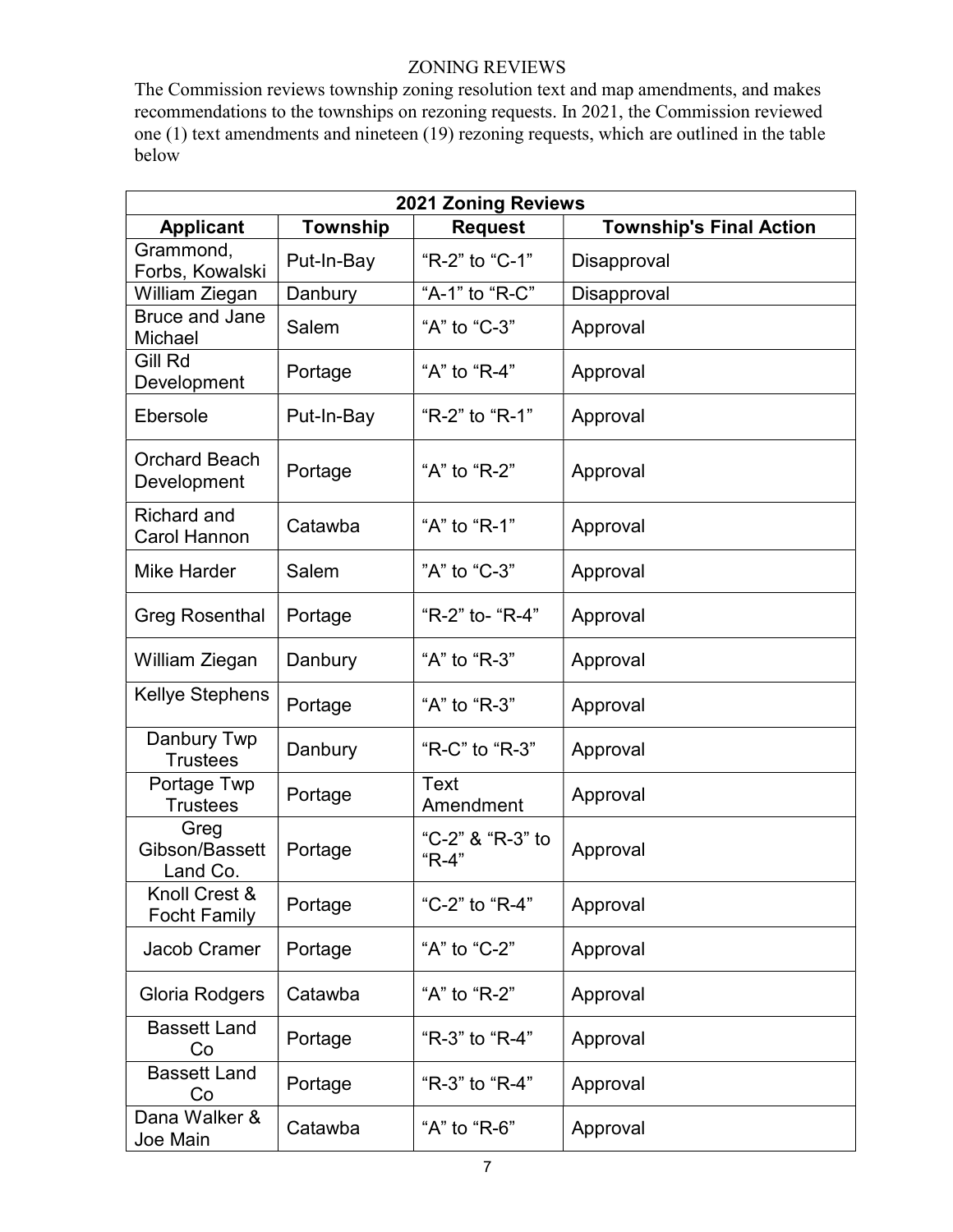## COMMISSION STAFF

In 2021 the Commission staff was comprised of a full-time director and administrative assistant. Mark Messa is the full-time director and he was hired on May 20, 2014. Stacey VanEerten is the full-time administrative assistant and she was hired on January 21, 2014.

The table below outlines the sick leave and vacation time records of the above-referenced Commission employees.

| <b>Commission Staff Employment Records</b> |          |                   |                        |  |
|--------------------------------------------|----------|-------------------|------------------------|--|
| As of January 1, 2022                      |          |                   |                        |  |
|                                            |          |                   |                        |  |
| <b>Employee</b>                            | Category | <b>Hours Used</b> | <b>Hours Remaining</b> |  |
| <b>Mark Messa</b>                          | sick     | 8.25              | 479.77                 |  |
|                                            | vacation | 94.33             | 64.30                  |  |
| <b>Stacey Van Eerten</b>                   | sick     | 80.83             | 41.70                  |  |
|                                            | vacation | 43.33             | 79.30                  |  |
|                                            |          |                   |                        |  |
|                                            |          |                   |                        |  |
|                                            |          |                   |                        |  |
|                                            |          |                   |                        |  |

.